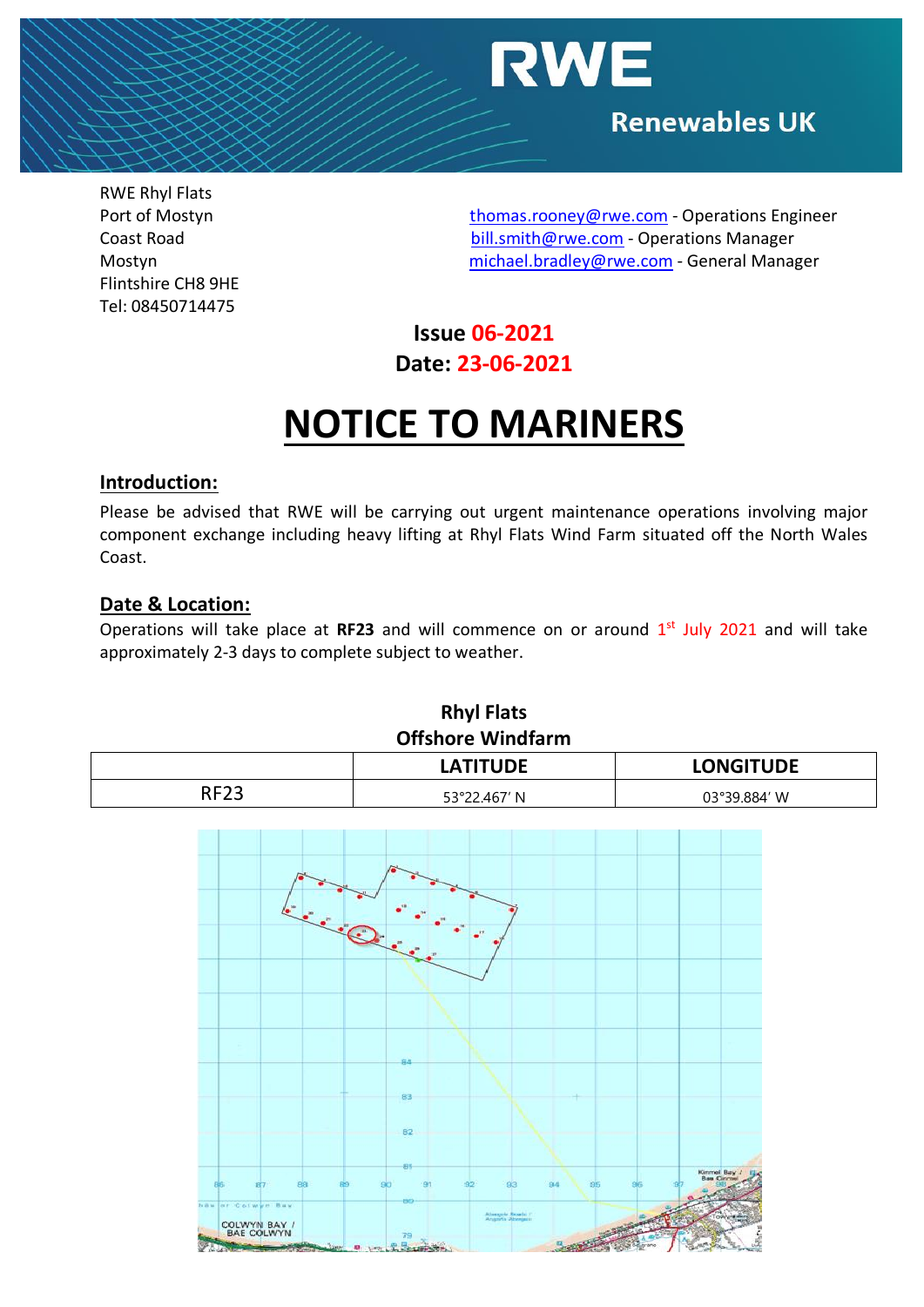# **RWE Renewables UK**

### **Vessel Details:**

**Wind** is a Jack-Up platform (Wind Farm Installation Vessel) measuring 55 metres in length by 18 metres in width. It has a 4 metre draft, coloured Red and white. When jacked up the Wind will be marked and displaying lights and day symbols in accordance with an Offshore Structure.



#### **Requirements:**

Mariners are requested to keep well clear and pass slowly, particularly when the craft is manoeuvring or during lifting operations.

Vessels are requested to:-

- (1) Give the Wind a wide berth of 500m during these operations
- (2) Gain permission from Wind prior to access / approach if required within the 500m zone